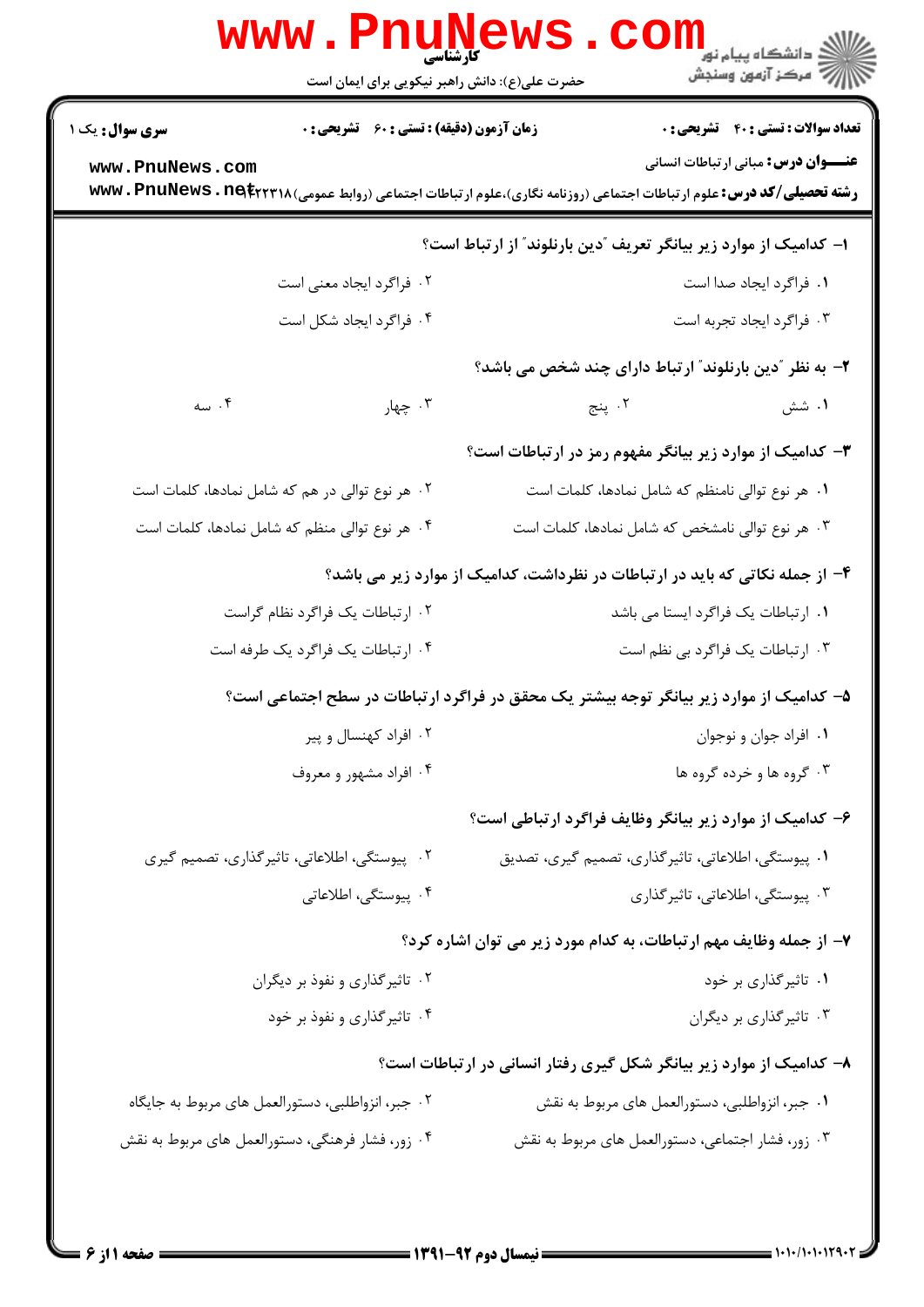|                                                                              | www.PnuNews<br>حضرت علی(ع): دانش راهبر نیکویی برای ایمان است                                                                                                                   |                                                                               | دانشگاه پيام نور¶<br>ا∰ مرکز آزمهن وسنجش                                                   |
|------------------------------------------------------------------------------|--------------------------------------------------------------------------------------------------------------------------------------------------------------------------------|-------------------------------------------------------------------------------|--------------------------------------------------------------------------------------------|
| <b>سری سوال : ۱ یک</b><br>www.PnuNews.com                                    | <b>زمان آزمون (دقیقه) : تستی : 60 ٪ تشریحی : 0</b><br><b>رشته تحصیلی/کد درس:</b> علوم ارتباطات اجتماعی (روزنامه نگاری)،علوم ارتباطات اجتماعی (روابط عمومی) www . PnuNews . net |                                                                               | <b>تعداد سوالات : تستي : 40 - تشريحي : 0</b><br><b>عنـــوان درس:</b> مبانی ارتباطات انسانی |
|                                                                              |                                                                                                                                                                                | ۹- کدامیک از موارد زیر بیانگر انواع مدل ها در ارتباطات می باشد؟               |                                                                                            |
|                                                                              | ۰۲ ریاضی، ذهنی، ترسیمی                                                                                                                                                         |                                                                               | ۰۱ کلامی، غیر کلامی، ذهنی                                                                  |
|                                                                              | ۰۴ فیزیکی، نمادین، ذهنی                                                                                                                                                        |                                                                               | ۰۳ تمثیلی، اسطوره ای، فکری                                                                 |
|                                                                              |                                                                                                                                                                                | ۱۰– کدامیک از موارد زیر بیانگر عملکرد مدل ها در ارتباطات است؟                 |                                                                                            |
|                                                                              | ۰۲ توصیفی، استنباطی، ناهنجاری                                                                                                                                                  |                                                                               | ۰۱ وضعیتی، ترسیمی، ذهنی                                                                    |
|                                                                              | ۰۴ استنباطي، توصيفي، هنجاري                                                                                                                                                    |                                                                               | ۰۳ توصیفی، پیش بینی کننده، هنجاری                                                          |
| 1۱- کدامیک از گزینه های زیر، بیانگر مفهوم بازخورد در ارتباطات میان فردی است؟ |                                                                                                                                                                                |                                                                               |                                                                                            |
|                                                                              | ۰۲ عکس العمل گیرنده به پیام فرستنده                                                                                                                                            |                                                                               | ٠١ عكس العمل كيرنده به پيام خودش                                                           |
|                                                                              | ۰۴ عكس العمل فرستنده به پيام گيرنده                                                                                                                                            |                                                                               | ۰۳ عكس العمل فرستنده به پيام                                                               |
|                                                                              | ۱۲- کدامیک از موارد زیر بیانگر عامل بالندگی و شکل گیری رفتارهای انسان می باشد؟                                                                                                 |                                                                               |                                                                                            |
|                                                                              | ۰۲ تعامل اقتصادی یا میان کنش اقتصادی                                                                                                                                           |                                                                               | ۰۱ تعامل هنری یا میان کنش هنری                                                             |
|                                                                              | ۰۴ تعامل اجتماعی یا میان کنش اجتماعی                                                                                                                                           |                                                                               | ۰۳ تعامل فرهنگی یا میان کنش فرهنگی                                                         |
|                                                                              |                                                                                                                                                                                | ۱۳- کدامیک از موارد زیر می تواند بیشترین لذت را برای فرد به همراه داشته باشد؟ |                                                                                            |
| ۰۴ خواندن                                                                    | ۰۳ شنیدن                                                                                                                                                                       | ۰۲ نوشتن                                                                      | ٠١ سخن گفتن                                                                                |
|                                                                              | ۱۴- از جمله روش های آموزش جرات ورزی، به کدامیک از موارد زیر می توان اشاره کرد؟                                                                                                 |                                                                               |                                                                                            |
|                                                                              | ۰۲ ترغیب و تسلیم، ایفای نقش                                                                                                                                                    |                                                                               | ۰۱ اقناع و رویارویی، نمایش رفتاری                                                          |
| ۰۴ شیندن، مشارکت، ایفای نقش                                                  |                                                                                                                                                                                | ۰۳ شنیدن، تجزیه و ترغیب                                                       |                                                                                            |
|                                                                              | ۱۵– از جمله عواملی که در رفتار ارتباطی اشخاص تاثیرگذار است، کدامیک از موارد زیر می باشد؟                                                                                       |                                                                               |                                                                                            |
| ۰۴ نیاز به تنهایی                                                            | ۰۳ نیاز به همبستگی                                                                                                                                                             | ۰۲ نیاز به قاطعیت                                                             | ۰۱ نیاز به آرامش                                                                           |
|                                                                              |                                                                                                                                                                                | ۱۶- کدامیک از موارد زیر بیانگر ابعاد اثر بخشی در ارتباطات میان فردی است؟      |                                                                                            |
|                                                                              | ۰۲ عمل گرایانه، خود خشنودی                                                                                                                                                     |                                                                               | ٠١ حمايت گرايانه، عمل گرايانه                                                              |
|                                                                              | ۰۴ خودخشنودی، خودشیفتگی                                                                                                                                                        |                                                                               | ۰۳ عمل گرایانه، تصور از خود                                                                |
|                                                                              |                                                                                                                                                                                |                                                                               |                                                                                            |
|                                                                              |                                                                                                                                                                                |                                                                               |                                                                                            |
|                                                                              |                                                                                                                                                                                |                                                                               |                                                                                            |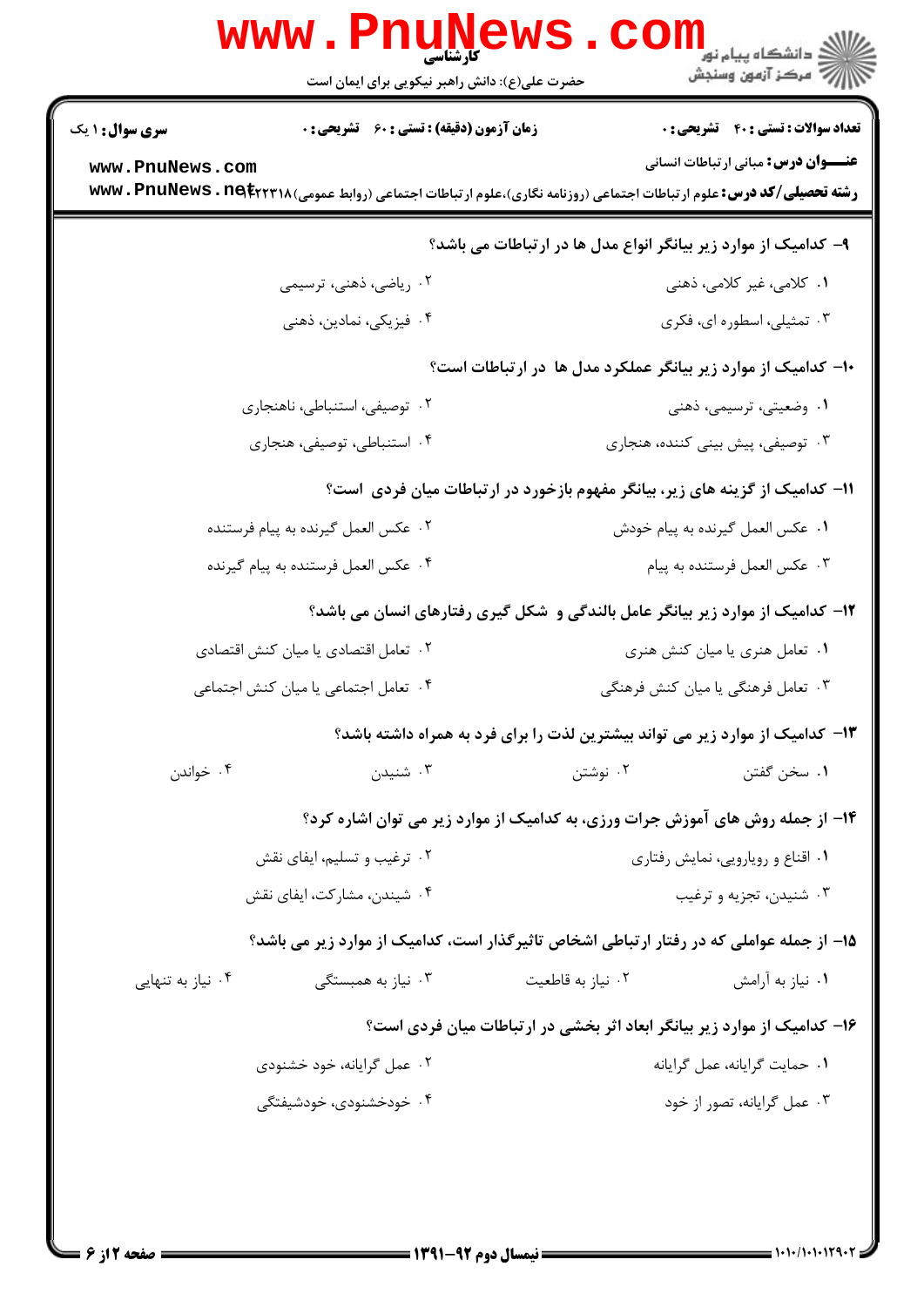|                        | <b>کارشناسی</b><br>حضرت علی(ع): دانش راهبر نیکویی برای ایمان است                      |                                                                | ر دانشگاه پيام نو <mark>ر .</mark><br>اگر دانشگاه پيام نور .<br>۱۳۸۸ -                                                                                                 |
|------------------------|---------------------------------------------------------------------------------------|----------------------------------------------------------------|------------------------------------------------------------------------------------------------------------------------------------------------------------------------|
| <b>سری سوال : ۱ یک</b> | زمان آزمون (دقیقه) : تستی : ۶۰٪ تشریحی : ۰                                            |                                                                | <b>تعداد سوالات : تستی : 40 - تشریحی : 0</b>                                                                                                                           |
| www.PnuNews.com        |                                                                                       |                                                                | <b>عنـــوان درس:</b> مبانی ارتباطات انسانی<br><b>رشته تحصیلی/کد درس:</b> علوم ارتباطات اجتماعی (روزنامه نگاری)،علوم ارتباطات اجتماعی (روابط عمومی) www . PnuNews . net |
|                        |                                                                                       |                                                                | ۱۷- ویژگی های اثربخشی در ارتباطات میان فردی کدام است؟                                                                                                                  |
|                        | ۰۲ تساوی، گشودگی، همدردی، مثبت گرایی، حمایتگری                                        |                                                                | ۰۱ تساوی، وابستگی، همدلی، مثبت گرایی، حمایتگری                                                                                                                         |
|                        | ۰۴ تساوی، گشودگی، همدلی، مثبت گرایی، حمایتگری                                         |                                                                | ۰۳ تساوی، گشودگی، همدلی، منفی گرایی، حمایتگری                                                                                                                          |
|                        |                                                                                       |                                                                | ۱۸- کدامیک از موارد زیر، بیانگر مفهوم حمایتگری است؟                                                                                                                    |
|                        | ۰۲ ایجاد فضای هراس و تهدید                                                            |                                                                | ۰۱ ایجاد فضای اطمینان و یقین                                                                                                                                           |
|                        | ۰۴ ایجاد فضای جزمیت و تردید                                                           |                                                                | ۰۳ ایجاد فضای دلهره و ارعاب                                                                                                                                            |
|                        |                                                                                       |                                                                | ۱۹- کدامیک از موارد زیر بیانگر ایجاد ارتباط موثر در ارتباطات ًمیان فردی می باشد؟                                                                                       |
| ۰۴ بی تفاوتی بیشتر     | ۰۳ تساوی بیشتر                                                                        | ۰۲ تشابه بیشتر                                                 | ٠١. تخالف بيشتر                                                                                                                                                        |
|                        |                                                                                       |                                                                | ۲۰- کدامیک از موارد زیر بیانگر ترتیب سلسله مراتب نیازهای "مازلو" می باشد؟                                                                                              |
|                        | ۰۲ جسمانی، ایمنی، هنری، منزلت، خودشکوفایی                                             |                                                                | ۰۱ جسمانی، ایمنی، اجتماعی، قدر، خودیابی                                                                                                                                |
|                        | ۰۴ جسمانی، ایمنی، فرهنگی، قدر، خودیابی                                                |                                                                | ۰۳ جسمانی، ایمنی، اقتصادی، منزلت، خودشکوفایی                                                                                                                           |
|                        |                                                                                       |                                                                | <b>۲۱</b> - اجزای تشکیل دهنده مفهوم از خود شامل کدامیک از موارد زیر می باشد؟                                                                                           |
|                        | ۰۲ حرمت به خود، تصویر به خود                                                          |                                                                | ۰۱ تصویر به خود، خود خوشنودی                                                                                                                                           |
|                        | ۰۴ خود فرهیختگی، خود بینی                                                             |                                                                | ۰۳ تصویر به خود، خود شیفتگی                                                                                                                                            |
|                        |                                                                                       |                                                                | <b>۲۲</b> – کدامیک از موارد زیر بیانگر مفهوم خودفرهیختگی است؟                                                                                                          |
|                        | ۰۲ گرایش به سوی آنچه فرد از دیگران انتظار دارد                                        |                                                                | ۰۱ گرایش به سوی آنچه فرد از خود انتظار دارند                                                                                                                           |
|                        | ۰۴ گرایش به استقلال در روش زندگی                                                      |                                                                | ۰۳ گرایش به سوی آنچه دیگران انتظار آن را از کسی دارند                                                                                                                  |
|                        | ۲۳- به عقیده آمارک نپآ شروع و اتمام چرخه حیاتی یک رابطه، کدامیک از موارد زیر می باشد؟ |                                                                |                                                                                                                                                                        |
| ۰۴ جدایی به پیوند      | ۰۳ پیوند به جدایی                                                                     | ۰۲ پیوند به پیوند                                              | ۰۱ جدایی به جدایی                                                                                                                                                      |
|                        |                                                                                       |                                                                | <b>۲۴</b> - کدامیک از موارد زیر آزمودن یک رابطه را بیان می کند؟                                                                                                        |
|                        |                                                                                       | ۰۱ سعی در مخفی کردن اطلاعات در مورد نحوه رفتار و نگرش خود      |                                                                                                                                                                        |
|                        |                                                                                       | ۰۲ سعی در کشف اطلاعات در مورد نحوه رفتار و نگرش نسبت به دیگران |                                                                                                                                                                        |
|                        |                                                                                       | ۰۳ سعی در کشف اطلاعات در مورد نحوه تفکر و نگرش نسبت به خود     |                                                                                                                                                                        |
|                        |                                                                                       | ۰۴ سعی در کشف اطلاعات در مورد نحوه تفکر و نگرش طرف مقابل       |                                                                                                                                                                        |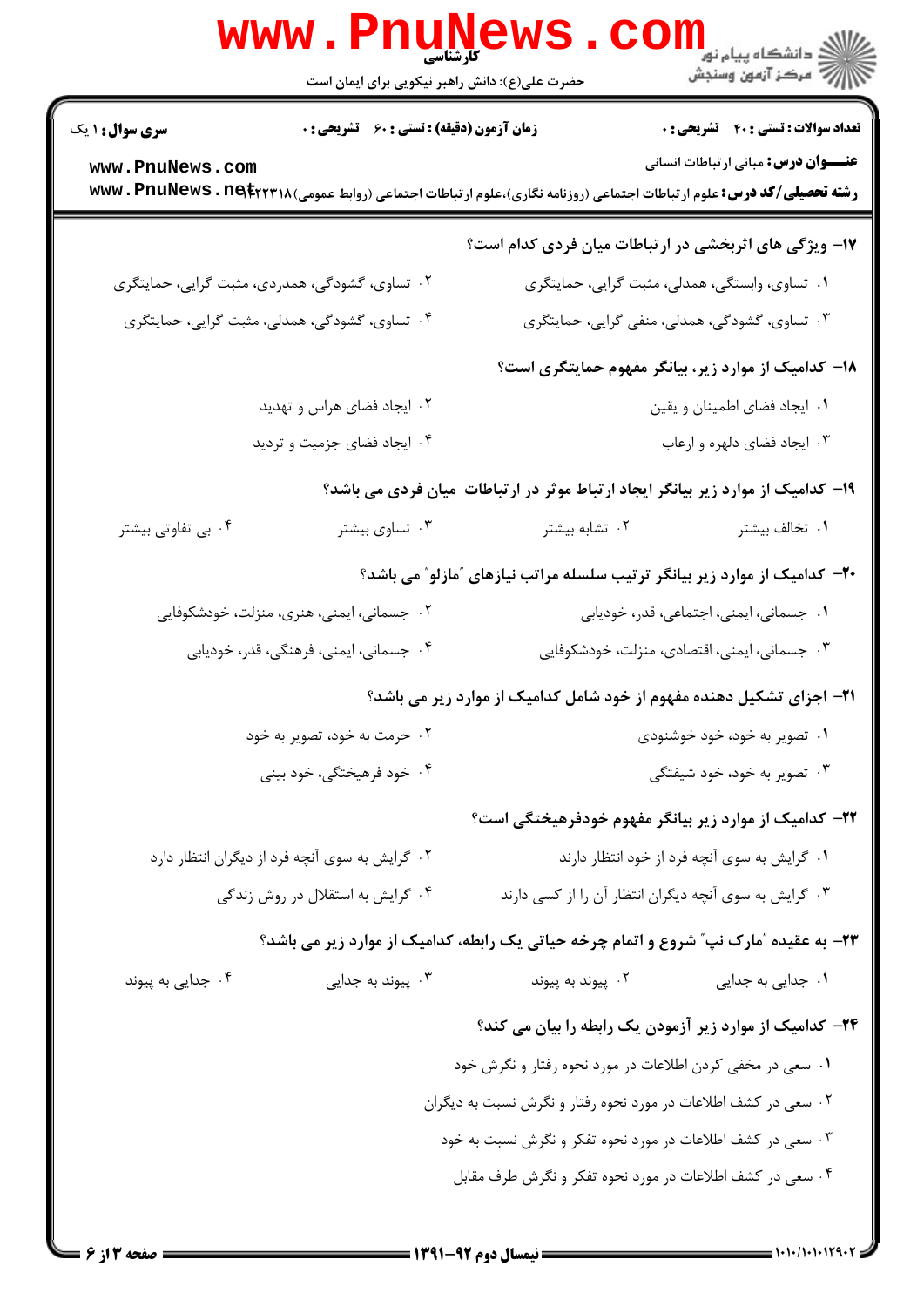|                                                                                                | www . Pn<br><b>کارشناسی</b><br>حضرت علی(ع): دانش راهبر نیکویی برای ایمان است                  |                                                                                                                          | ر دانشڪاه پيام نور ■<br>ا∛ مرکز آزمون وسنڊش  |
|------------------------------------------------------------------------------------------------|-----------------------------------------------------------------------------------------------|--------------------------------------------------------------------------------------------------------------------------|----------------------------------------------|
| <b>سری سوال : ۱ یک</b>                                                                         | <b>زمان آزمون (دقیقه) : تستی : 60 ٪ تشریحی : 0</b>                                            |                                                                                                                          | <b>تعداد سوالات : تستی : 40 - تشریحی : 0</b> |
| www.PnuNews.com                                                                                |                                                                                               | <b>رشته تحصیلی/کد درس:</b> علوم ارتباطات اجتماعی (روزنامه نگاری)،علوم ارتباطات اجتماعی (روابط عمومی) www . PnuNews . net | <b>عنـــوان درس:</b> مبانی ارتباطات انسانی   |
|                                                                                                |                                                                                               | ۲۵- به نظر "مارتین بوبر"، در زیست اجتماعی کدامیک از موارد زیر از ارزش بالایی برخودار است؟                                |                                              |
| ۰۴ تکرار                                                                                       | ۰۳ تاييد                                                                                      | ۰۲ تکذیب                                                                                                                 | ۰۱ تشریح                                     |
|                                                                                                |                                                                                               | ۲۶- کدامیک از موارد زیر بیانگر مفهوم منطقه ناشناخته در پنجره جوهری است؟                                                  |                                              |
|                                                                                                | ۰۲ ناشناخته برای فرد                                                                          |                                                                                                                          | ۰۱ ناشناخته برای فرد و دیگران                |
|                                                                                                | ۰۴ ناشناخته برای دیگران                                                                       |                                                                                                                          | ۰۳ شناخته برای فرد و دیگران                  |
|                                                                                                |                                                                                               | ۲۷– کدامیک از موارد زیر بیانگر مفهوم فراسوی ارتباط است؟                                                                  |                                              |
|                                                                                                | ۰۲ ارتباط در مورد گروه                                                                        |                                                                                                                          | ۰۱ ارتباط در مورد همسالان                    |
|                                                                                                | ۰۴ ارتباط در مورد ارتباط                                                                      |                                                                                                                          | ۰۳ ارتباط در مورد فرد                        |
|                                                                                                |                                                                                               | ۲۸– خودبالندگی نتیجه کدامیک از موارد زیر می باشد؟                                                                        |                                              |
| ۰۴ خود بینی                                                                                    | ۰۳ خود گشودگی                                                                                 | ۰۲ خود خشنودی                                                                                                            | ۰۱ خود باوري                                 |
|                                                                                                |                                                                                               | ۲۹- کدامیک از موارد زیر تحلیل درستی از نظریه مبادله اجتماعی ارائه می کند؟                                                |                                              |
|                                                                                                |                                                                                               | ۰۱ موجودات زنده مبادله ارتباطی خود را بر اساس ارزش های قابل مقایسه و برابر با یکدیگر انجام نمی دهند                      |                                              |
|                                                                                                | ۰۲ انسانها مبادله ارتباطی خود را بر اساس ارزش های قابل مقایسه و برابر با یکدیگر انجام می دهند |                                                                                                                          |                                              |
|                                                                                                |                                                                                               | ۰۳ موجودات زنده مبادله ارتباطی خود را بر اساس ارزش های قابل مقایسه و برابر با یکدیگر انجام می دهند                       |                                              |
| ۰۴ انسانها مبادله ارتباطی خود را بر اساس ارزش های قابل مقایسه و برابر با یکدیگر انجام نمی دهند |                                                                                               |                                                                                                                          |                                              |
|                                                                                                |                                                                                               | ۳۰- از جمله راهنمایی های خودگشودگی، می توان به کدام مورد زیر اشاره کرد؟                                                  |                                              |
| ۰۴ بستگی به سن                                                                                 | ۰۳ بستگی به جنس                                                                               | ۰۲ بستگی به شغل                                                                                                          | ۰۱ بستگی به موضوع                            |
|                                                                                                |                                                                                               | ۳۱- در تفاهم با دیگران مفهوم گوش دادن، کدامیک از موارد زیر می باشد؟                                                      |                                              |
|                                                                                                | ۰۲ فراگرد ارسال، تعبیر و تفسیر محرک های شفاهی                                                 | ۰۱ فراگرد دریافت، تعبیر و تفسیر محرک های کتبی                                                                            |                                              |
|                                                                                                | ۰۴ فراگرد دریافت، تغییر محرک های شفاهی                                                        | ۰۳ فراگرد دریافت، تعبیر و تفسیر محرک های شفاهی                                                                           |                                              |
| ۳۲– کدامیک از موارد زیر بیانگر انتخاب گزینش ادراکی در فراگرد ارتباطات است؟                     |                                                                                               |                                                                                                                          |                                              |
|                                                                                                |                                                                                               | ٠. به پيام توجهي نكرده بلكه فقط به تصورات خود توجه مي كنيم                                                               |                                              |
|                                                                                                |                                                                                               |                                                                                                                          | ۰۲ مطلوب ترین پیام را انتخاب و درک می کنیم   |
| ۰۳ بدترین پیام را انتخاب و درک می کنیم                                                         |                                                                                               |                                                                                                                          |                                              |
|                                                                                                |                                                                                               |                                                                                                                          | ۰۴ پیام را انتخاب ودرک می کنیم               |
| = صفحه 14; 6 =                                                                                 |                                                                                               | ـــــــــــــــــ نیمسال دوم 92-1391 ــــــــــ                                                                          |                                              |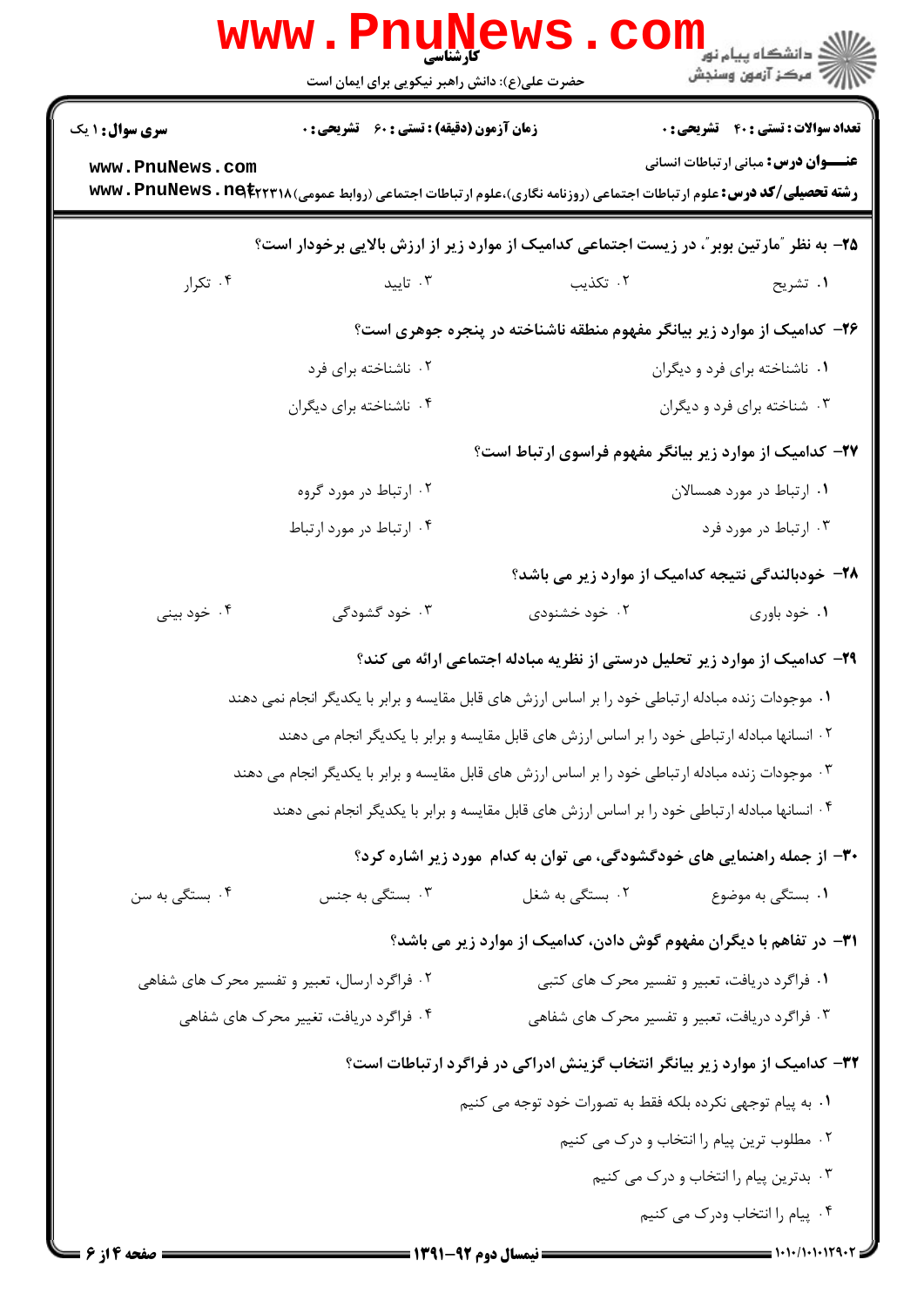|                                                                         | <b>www.PnuNews</b>                                                                                                      |                                                                  |                                                                               |
|-------------------------------------------------------------------------|-------------------------------------------------------------------------------------------------------------------------|------------------------------------------------------------------|-------------------------------------------------------------------------------|
|                                                                         | حضرت علی(ع): دانش راهبر نیکویی برای ایمان است                                                                           |                                                                  | دانشگاه پيام نور ¶<br>ا∛ مرکز آزمون وسنجش                                     |
| <b>سری سوال : ۱ یک</b>                                                  | <b>زمان آزمون (دقیقه) : تستی : 60 ٪ تشریحی : 0</b>                                                                      |                                                                  | <b>تعداد سوالات : تستی : 40 قشریحی : 0</b>                                    |
| www.PnuNews.com                                                         | <b>رشته تحصیلی/کد درس:</b> علوم ارتباطات اجتماعی (روزنامه نگاری)،علوم ارتباطات اجتماعی (روابط عمومی) www . PnuNews . ne |                                                                  | <b>عنـــوان درس:</b> مبانی ارتباطات انسانی                                    |
|                                                                         |                                                                                                                         |                                                                  | ۳۳– مفهوم نظریه تعادل در ارتباطات میان فردی کدامیک از موارد زیر می باشد؟      |
|                                                                         |                                                                                                                         | ۰۱ باورها، نگرش ها و ارزشهای انسانها با خود سازگار و منطبق نباشد |                                                                               |
|                                                                         |                                                                                                                         |                                                                  | ۰۲ باورها، نگرش ها و ارزشهای انسانها با خود سازگار و منطبق باشد               |
|                                                                         | ۰۳ باورها، نگرش ها و ارزشهای انسانها با دیگران سازگار نبوده ولی منطبق باشد                                              |                                                                  |                                                                               |
| ۰۴ باورها، نگرش ها و ارزشهای انسانها با دیگران سازگار بوده و منطبق باشد |                                                                                                                         |                                                                  |                                                                               |
|                                                                         |                                                                                                                         |                                                                  | ۳۴– کدامیک از موارد زیر بیانگر دقیق زمان صحیح استفاده از زبان علامات می باشد. |
|                                                                         | ۰۱ زمانی که کلمات را جایگزین حرکات و از آنها به عنوان نماد اعداد و علایم نگارشی استفاده کنیم                            |                                                                  |                                                                               |
|                                                                         |                                                                                                                         |                                                                  | ۰۲ زمانی که کلمات را جایگزین اعداد و علایم نگارشی کرده باشیم                  |
|                                                                         | ۰۳ زمانی که حرکات را جایگزین کلمات و از آنها به عنوان نماد اعداد و علایم نگارشی استفاده کنیم                            |                                                                  |                                                                               |
|                                                                         |                                                                                                                         |                                                                  | ۰۴ زمانی که حرکات را جایگزین کلمات کرده باشیم                                 |
|                                                                         |                                                                                                                         |                                                                  | ۳۵- کدامیک از موارد زیر بیانگر زبان عمل در ارتباطات است؟                      |
|                                                                         |                                                                                                                         |                                                                  | ۰۱ بعضی از حرکاتی که منحصرا به عنوان علایم به کارمی رود                       |
|                                                                         |                                                                                                                         |                                                                  | ۰۲ تمام حرکاتی که منحصرا به عنوان علایم به کار نمی رود                        |
|                                                                         | ۰۳ تمام حرکاتی که منحصرا به عنوان علایم به کار می رود                                                                   |                                                                  |                                                                               |
|                                                                         |                                                                                                                         |                                                                  | ۰۴ بعضی از حرکاتی که منحصرا به عنوان علایم و نشانه ها به کار نمی رود          |
|                                                                         |                                                                                                                         |                                                                  | ۳۶– کدامیک از موارد زیر بیانگر فاصله دوستانه در ارتباطات انسانی است ؟         |
|                                                                         | ۰۲ کمتر از ۱۰۰ سانتی متر                                                                                                |                                                                  | ۰۱ بیشتر از ۱۰۰ سانتی متر                                                     |
|                                                                         | ۰۴ بیشتر از ۵۰ سانتی متر                                                                                                |                                                                  | ۰۳ کمتر از ۵۰ سانتی متر                                                       |
|                                                                         |                                                                                                                         |                                                                  | ۳۷- اولین جایگاهی که نشان دهنده وضعیت عاطفی افراد است، چه نامیده می شود؟      |
| ۰۴ دست                                                                  | ۰۳ اندام                                                                                                                | ۰۲ پاها                                                          | ۱. چهره                                                                       |
|                                                                         |                                                                                                                         |                                                                  | ۳۸- چرا چشم و تماس چشمی در اکثر فرهنگ ها از اهمیت خاصی برخوردار است؟          |
|                                                                         | ۰۲ یکی از ارزشمندترین منابع ارتباط کلامی می باشند                                                                       |                                                                  | ۰۱ یکی از ارزشمندترین منابع اطلاعاتی و ارتباطی می باشند                       |
|                                                                         | ۰۴ یکی از ارزشمندترین منابع علمی می باشند                                                                               |                                                                  | ۰۳ یکی از ارزشمندترین منابع ارتباط غیر کلامی می باشند                         |
|                                                                         |                                                                                                                         |                                                                  | ۳۹- به نظر مردم شناسان تفاوت بارز انسان و حیوانات در کدامیک از موارد زیر است؟ |
| ۰۴ فکر و ساختن اشیاء                                                    | ۰۳ زبان و ساختن ابزار                                                                                                   | ۰۲ زبان و فیزیک بدنی                                             | ۱. فکر و فیزیک بدنی                                                           |